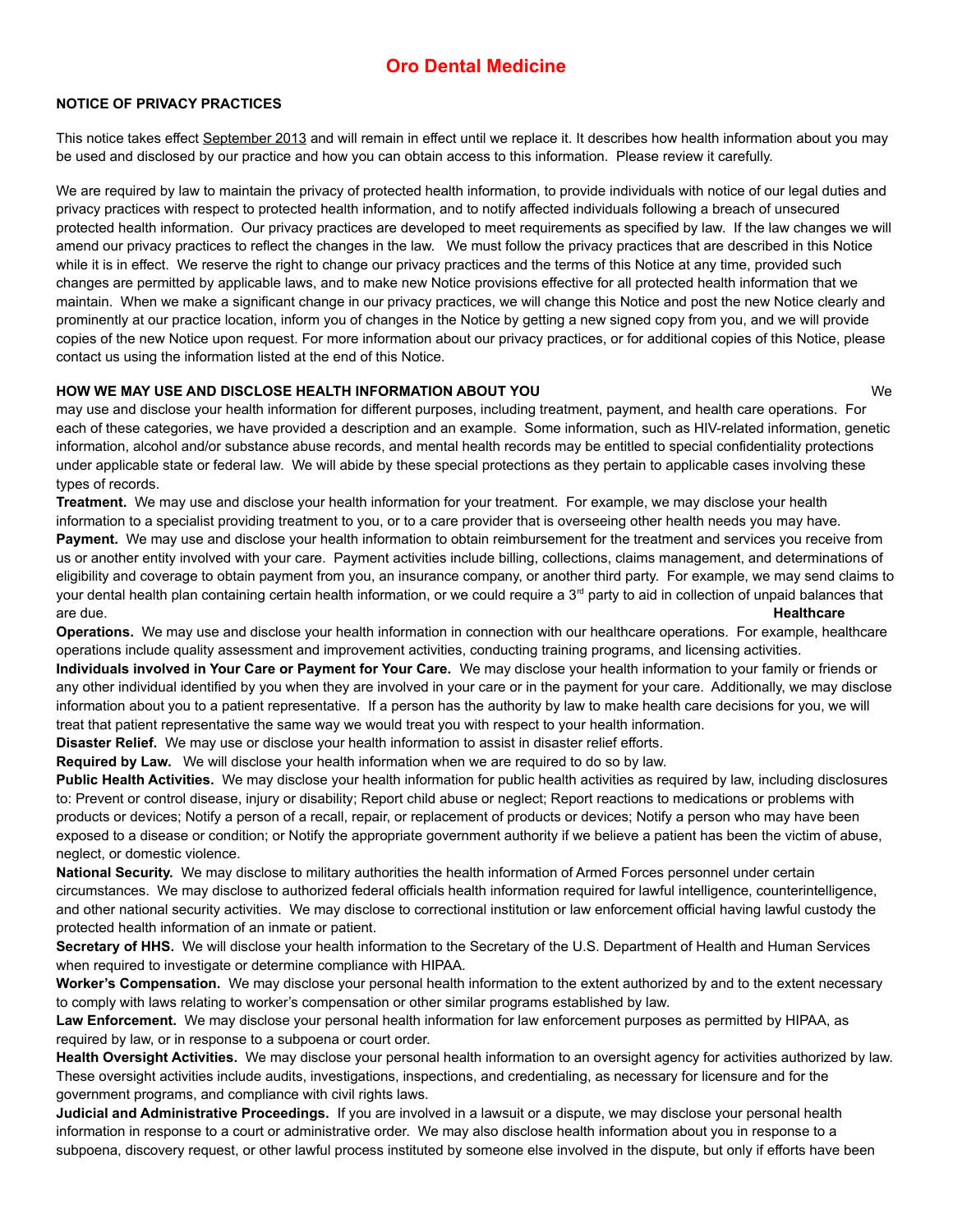#### Page 2: Privacy Notice

made, either by the requesting party or us, to tell you about the request or to obtain an order protecting the information requested. **Research.** We may disclose your personal health information to researchers when their research has been approved by an institutional review board or privacy board that has reviewed the research proposal and established protocols to ensure the privacy of your information. It should however be noted that we typically do not participate in research projects and this release is unlikely. **Coroners, Medical Examiners, and Funeral Directors.** We may release your personal health information to a coroner or medical examiner. This may be necessary, for example, to identify a deceased person or determine the cause of death. We may also disclose personal health information to funeral directors consistent with applicable law to enable them to carry out their duties.

**Fundraising.** By law, we may contact you to provide you with information about our sponsored activities, including fundraising programs, as permitted by applicable law. If you do not wish to receive such information from us, you may opt out of receiving fundraising communications. Our office policy is to NOT fundraise with patient information.

**Other Uses and Disclosures of Personal Health Information.** If a situation arises that is not covered in the prior sections, we will seek your permission for health information disclosure, unless dictated to do so by law. Your privacy is important to us and we work hard to secure all patient health information to protect individual privacy.

## **YOUR HEALTH CARE RIGHTS**

**Access.** You have the right to look at or get copies of your health information, with limited exceptions. You must make the request in writing. You may obtain a form to request access by using the contact information listed at the end of this Notice. You may also request access by sending us a letter to the address at the end of this Notice. If you request information that we maintain on paper, we may provide photocopies. If you request information that we maintain electronically, you still have the right to receive a printed, or if possible, an electronic copy. We will use the form and format you request if readily producible. We will charge you a reasonable costbased fee for the cost of supplies and labor of copying, and for postage if you want copies mailed to you. Contact us using the information listed at the end of this Notice for any explanation of our fee structure. If you are denied a request for access, you have the right to have the denial reviewed in accordance with the requirements of applicable law.

**Disclosure Accounting.** With the exception of certain disclosures, you have the right to receive an accounting of disclosures of your health information in accordance with applicable laws and regulations. To request an accounting of disclosures of your health information, you must submit your request in writing to the Privacy Official. If you request this accounting more than once in a 12-month period, we may charge you a reasonable, cost-based fee for responding to the additional requests.

**Right to Request a Restriction.** You have the right to request additional restrictions on our use or disclosure of your person health information by submitting a written request to the Privacy Official. Your written request must include (1) what information you want to limit, (2) whether you want to limit our use, disclosure or both, and (3) to whom you want the limits to apply. We are not required to agree to your request, except in the case where the disclosure is to a health plan for purposes of carrying out payment or health care operations, and the information pertains solely to a health care item or service for which you, or a person on your behalf (other than the health plan), has paid our practice in full.

**Alternative Communication.** You have the right to request that we communicate with you about your health information by alternative means or at alternative locations. You must make your request in writing. Your request must specify the alternative means or location, and provide satisfactory explanation of how payments will be handled under the alternative means or location you request. We will accommodate all reasonable requests. However, if we are unable to contact you using the ways or locations you have requested we may contact you using the information we have on file.

**Amendment.** You have the right to request that we amend your health information. Your request must be in writing, and it must explain why the information should be amended. We may deny your request under certain circumstances. If we agree to your request, we will amend your record(s) and notify you of such. If we deny your request for an amendment, we will provide you with a written explanation of why we decided it and explain your rights.

**Right to Notification of a Breach.** You will receive notifications of breaches of your unsecured protected health information as required by law.

**Electronic Notice.** You may receive a paper copy of this Notice upon request, even if you have agreed to receive this Notice electronically on our Web site or by electronic mail (e-mail).

**Questions and Complaints.** If you want more information about our privacy practices or have questions or concerns, please contact us. If you are concerned that we may have violated your privacy rights, or if you disagree with a decision we made about access to your health information or in response to a request you made to amend or strict the use or disclosure of your health information or to have us communicate with you by alternative means or at alternative locations, you may complain to us using the contact information listed at the end of this Notice. You also may submit a written complaint to the U.S. Department of Health and Human Services. We support your right to the privacy of your health information. We will not retaliate in any way if you choose to file a complaint with us or with the U.S. Department of Health and Human Services.